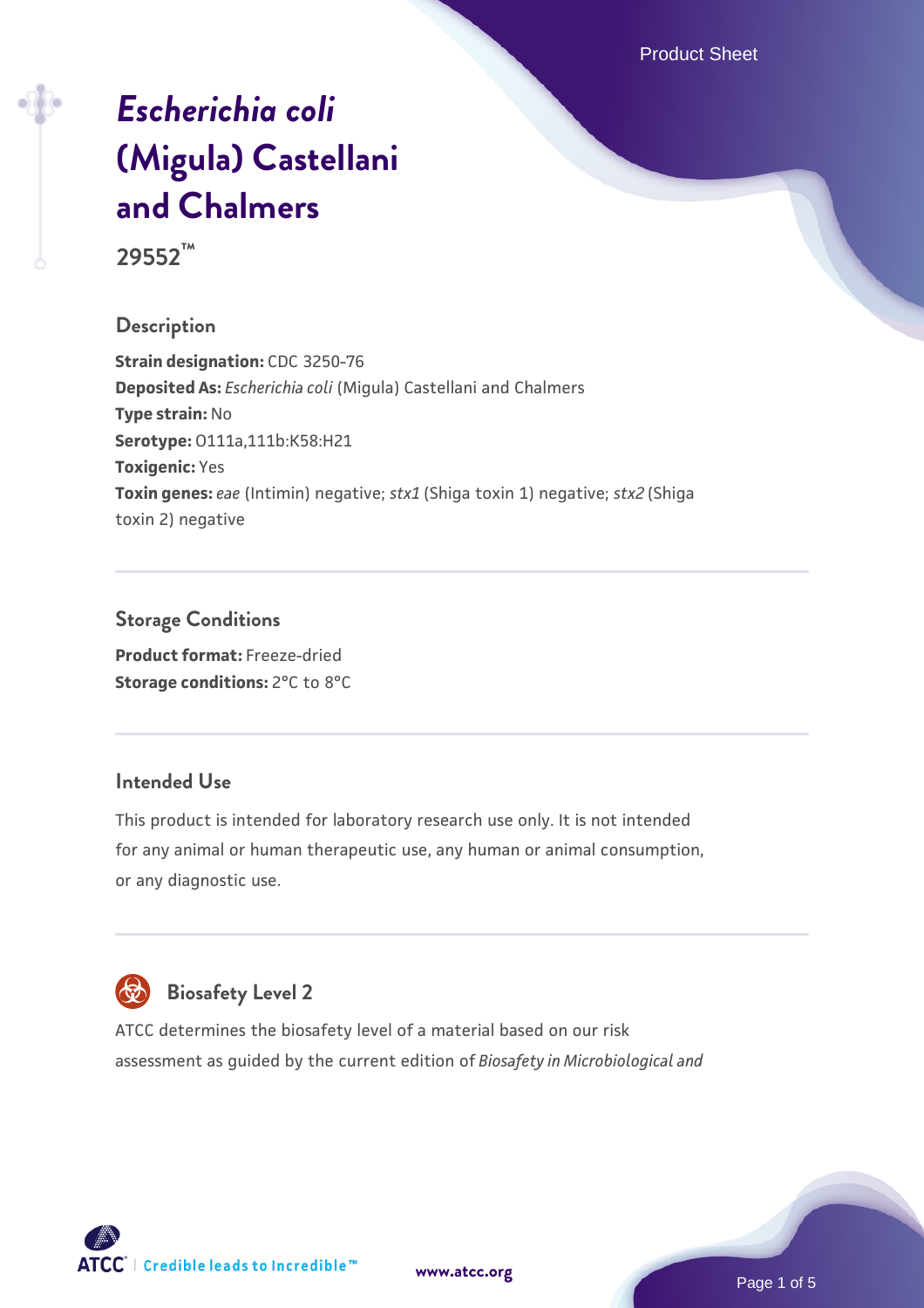### **[Escherichia coli](https://www.atcc.org/products/29552) [\(Migula\) Castellani and Chalmers](https://www.atcc.org/products/29552)** Product Sheet **29552**

*Biomedical Laboratories (BMBL)*, U.S. Department of Health and Human Services. It is your responsibility to understand the hazards associated with the material per your organization's policies and procedures as well as any other applicable regulations as enforced by your local or national agencies.

ATCC highly recommends that appropriate personal protective equipment is always used when handling vials. For cultures that require storage in liquid nitrogen, it is important to note that some vials may leak when submersed in liquid nitrogen and will slowly fill with liquid nitrogen. Upon thawing, the conversion of the liquid nitrogen back to its gas phase may result in the vial exploding or blowing off its cap with dangerous force creating flying debris. Unless necessary, ATCC recommends that these cultures be stored in the vapor phase of liquid nitrogen rather than submersed in liquid nitrogen.

## **Certificate of Analysis**

For batch-specific test results, refer to the applicable certificate of analysis that can be found at www.atcc.org.

#### **Growth Conditions**

**Medium:**  [ATCC Medium 3: Nutrient agar or nutrient broth](https://www.atcc.org/-/media/product-assets/documents/microbial-media-formulations/3/atcc-medium-3.pdf?rev=7510837507e64d849c62a46b5b2197a1) **Temperature:** 37°C **Atmosphere:** Aerobic

**Handling Procedures**



**[www.atcc.org](http://www.atcc.org)**

Page 2 of 5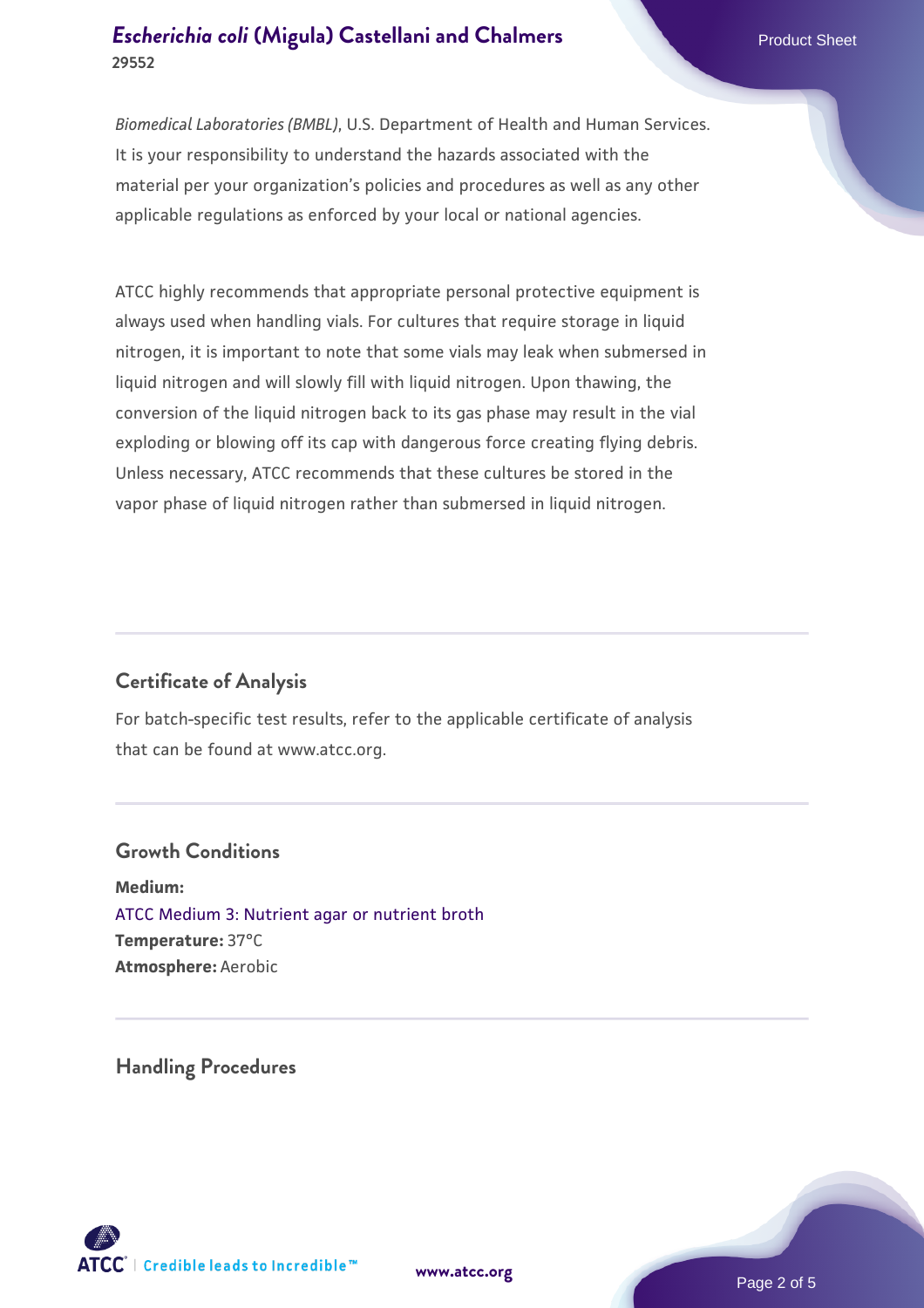## **[Escherichia coli](https://www.atcc.org/products/29552) [\(Migula\) Castellani and Chalmers](https://www.atcc.org/products/29552)** Product Sheet **29552**

- 1. Open vial according to enclosed instructions.
- 2. Using a single tube of #3 broth (5 to 6 mL), withdraw approximately 0.5 to 1.0 mL with a Pasteur or 1.0 mL pipette. Rehydrate the entire pellet.
- 3. Aseptically transfer this aliquot back into the broth tube. Mix well.
- 4. Use several drops of the suspension to inoculate a second tube of broth, a slant, and/or plate.
- 5. Incubate all tubes and plate at 37°C for 24 hours.

#### **Notes**

This strain was confirmed by PCR to not carry the *eae, stx*1, and *stx*2 genes ( *stx*1-, *stx*2-, *eae*-).

Additional information on this culture is available on the ATCC® web site at www.atcc.org.

## **Material Citation**

If use of this material results in a scientific publication, please cite the material in the following manner: *Escherichia coli* (Migula) Castellani and Chalmers (ATCC 29552)

#### **References**

References and other information relating to this material are available at www.atcc.org.

#### **Warranty**

The product is provided 'AS IS' and the viability of ATCC® products is warranted for 30 days from the date of shipment, provided that the customer has stored and handled the product according to the information

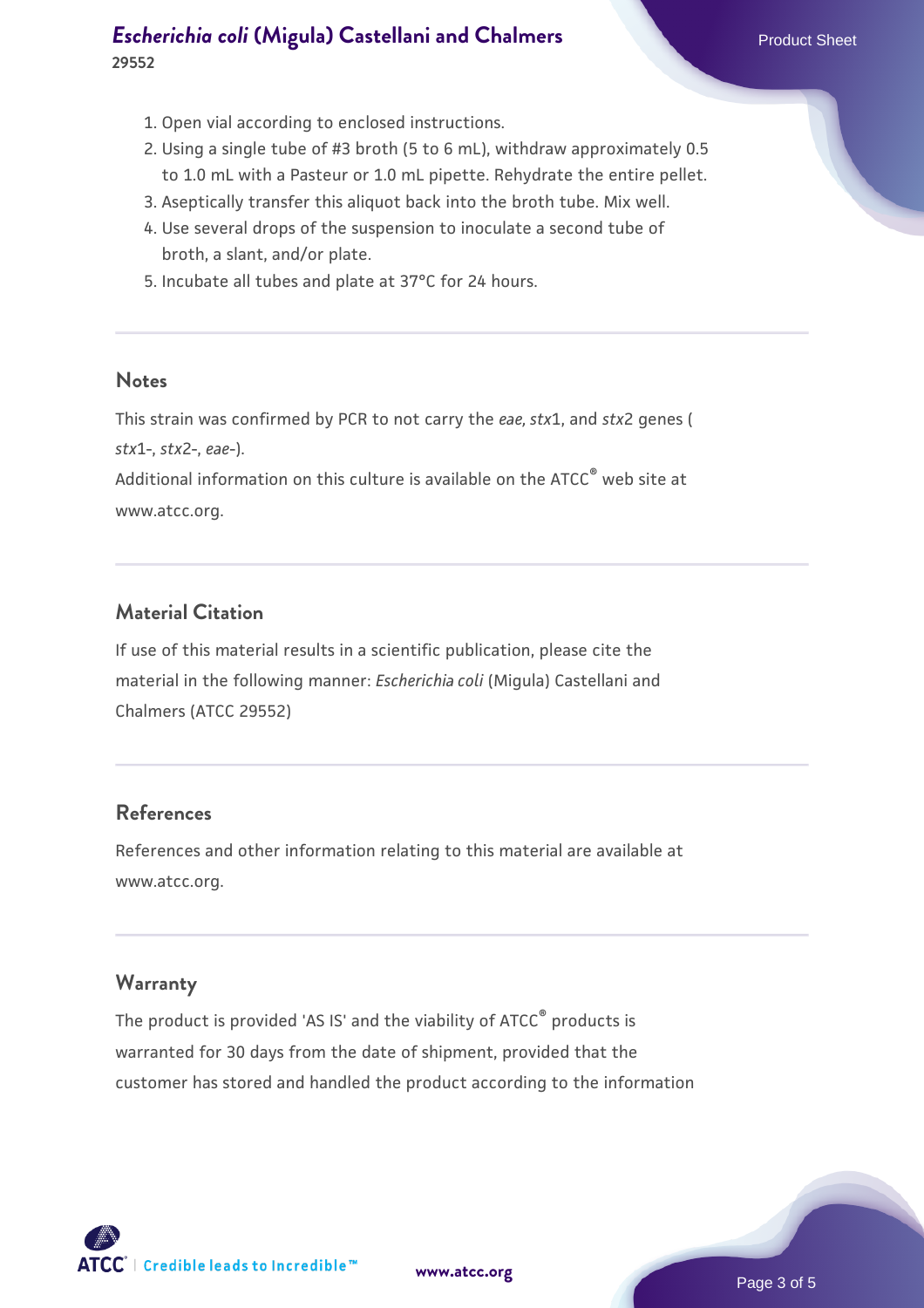## **[Escherichia coli](https://www.atcc.org/products/29552) [\(Migula\) Castellani and Chalmers](https://www.atcc.org/products/29552)** Product Sheet **29552**

included on the product information sheet, website, and Certificate of Analysis. For living cultures, ATCC lists the media formulation and reagents that have been found to be effective for the product. While other unspecified media and reagents may also produce satisfactory results, a change in the ATCC and/or depositor-recommended protocols may affect the recovery, growth, and/or function of the product. If an alternative medium formulation or reagent is used, the ATCC warranty for viability is no longer valid. Except as expressly set forth herein, no other warranties of any kind are provided, express or implied, including, but not limited to, any implied warranties of merchantability, fitness for a particular purpose, manufacture according to cGMP standards, typicality, safety, accuracy, and/or noninfringement.

#### **Disclaimers**

This product is intended for laboratory research use only. It is not intended for any animal or human therapeutic use, any human or animal consumption, or any diagnostic use. Any proposed commercial use is prohibited without a license from ATCC.

While ATCC uses reasonable efforts to include accurate and up-to-date information on this product sheet, ATCC makes no warranties or representations as to its accuracy. Citations from scientific literature and patents are provided for informational purposes only. ATCC does not warrant that such information has been confirmed to be accurate or complete and the customer bears the sole responsibility of confirming the accuracy and completeness of any such information.

This product is sent on the condition that the customer is responsible for and assumes all risk and responsibility in connection with the receipt, handling, storage, disposal, and use of the ATCC product including without limitation taking all appropriate safety and handling precautions to minimize health or environmental risk. As a condition of receiving the material, the customer agrees that any activity undertaken with the ATCC product and any progeny or modifications will be conducted in compliance with all applicable laws,



**[www.atcc.org](http://www.atcc.org)**

Page 4 of 5